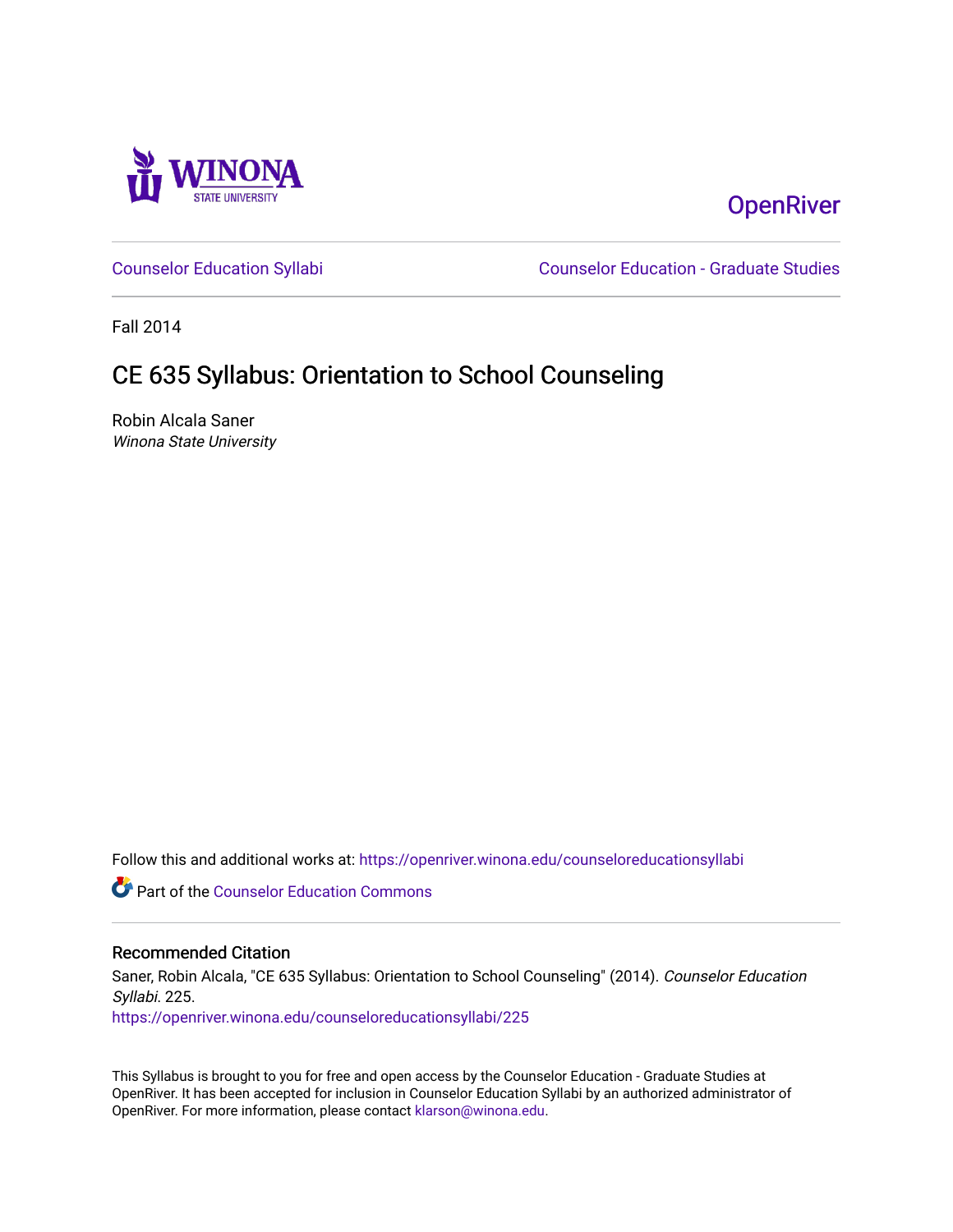# **Winona State University Department of Counseling Education CE 635: Orientation to School Counseling Rochester –East Hall 111 Fall 2014 –Thursdays 5-8pm**

**Assistant Professor:** Robin Alcala Saner; Professional School Counselor Office: 205 East Hall, Rochester campus Office Phone: (507)285-7581 E-mail[: rsaner@winona.edu](mailto:rsaner@winona.edu) Office Hours: Monday, 1-3, Tuesday 9-12, Thursday 10-2, 4-5, and by appointment

**Course Description:** *Orientation to School Counseling* is a graduate level course designed to introduce students to current school counseling models and effective practice. The focus is on practical issues faced by school counselors as they implement an effective school counseling program, work with students, colleagues and families, and manage role responsibilities effectively. The course content will be delivered using a combination of lecture, discussion, experiential activities and individual and group projects. Field-based learning is also an important aspect of this course. *Prerequisite: CE 601.* 

# **Required Texts:**

- American School Counselor Association (2012). *The ASCA national model: A framework for school counseling programs, third edition.* Alexandria, VA: Author.
- Stone, C.B., & Dahir, C.A. (2013). *The transformed school counselor.* Boston, MA: Houghton Mifflin Company.

# **Other Required Readings**

Other required readings (including course materials such as the course syllabus) can be found under Content on the D2L website[: HTTPS://winona.ims.mnscu.edu/index.asp.](https://winona.ims.mnscu.edu/index.asp) You can access D2L with your ID and password. If you have not set up your ID or password, or have forgotten it, please contact Information Technology at [http://www.winona.edu/it/.](http://www.winona.edu/it/)

# **Course Objectives:**

#### **This course will provide the essential learnings necessary for the student to:**

1. Identify components of a comprehensive school counseling program that contributes to safe and respectful schools and overall school improvement.

2. Demonstrate leadership and collaborative skills, and explain how they relate to advocacy, social justice action and systemic change.

3. Recognize and begin to follow the ethical and legal expectations of the school counselor.

4. Demonstrate awareness of multicultural considerations in working with special populations and various cultural groups.

6. Recognize technological resources available to school counselors for individual student planning, career exploration, and college and career transitioning.

7. Identify necessary components of individual counseling sessions and individual student planning sessions.

8. Describe interventions that are theoretically and empirically based befitting to children and adolescents' common presenting concerns.

9. Discuss the role of the school counselor in various child and adolescent school situations.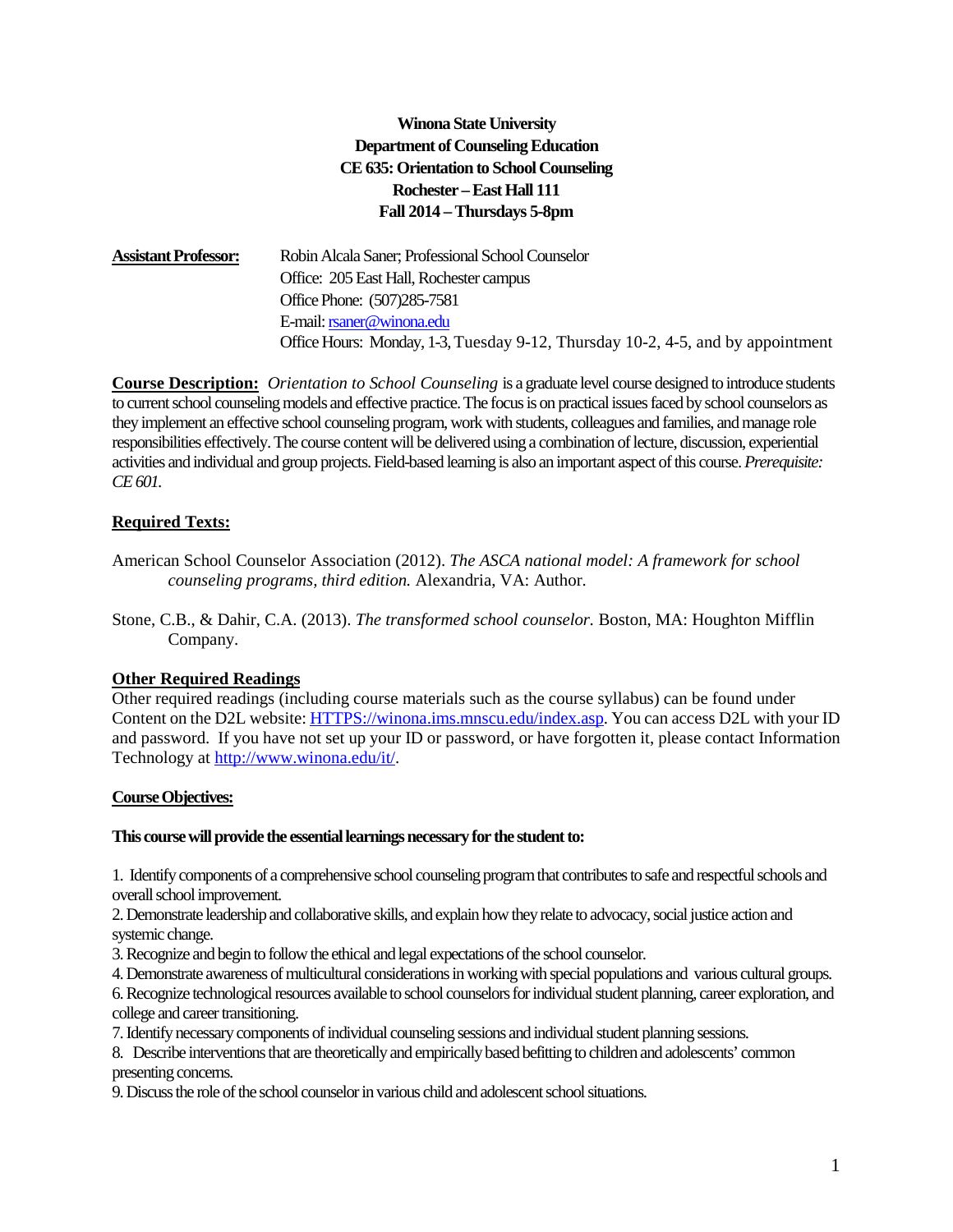10. Articulate the differences among types of support services such as collaboration, consultation and coordination and identify how they are part of a comprehensive school counseling program.

11.Write measurable goals for school counseling programs, and methods of data collection and/or an accountability system to assess the effectiveness of improvement toward these goals.

12.Observe current school counseling programs, and discuss observations using critical thinking and solution-focused methods of examination.

### **Course Expectations and Requirements**

Being prepared for class by reading the assigned material is also part of your professional preparation. This work prepares you by providing you the knowledge you need to confidently face concerns typical in the school counseling field, and strengthens your stamina for the workload required of effective school counselors. Assignments are expected on time. If for some reason, a student has difficulty meeting the course expectations, the student is responsible for notifying the instructor immediately to work out an alternate plan if agreed upon by the instructor and the student. Late assignments without instructor permission will result in a reduction in the grade.

## Attendance and Class Participation

Attendance is expected. Effective class participation includes respectful, and non-dominating involvement in class discussions, showing initiative and investment in classroom activities, coming to each class prepared to ask questions and share ideas, and engaging in reflective discussion of course readings. Professional conduct is a requirement in the school counseling field, and therefore, it is expected in this course.

If there is a need to miss a class based on emergency, it is expected that the student will contact the instructor **via phone** before the missed class. If it is necessary to miss a class for any reason, a make-up activity will be assigned the first time. If additional classes are missed, 10 points will be deducted from your grade.

#### Inclement Weather Policy

Inclement weather may interfere with class. Always use your best judgment when determining if it is safe to travel. The instructor will notify students of cancellation by 2pm the day of class. Notifications will be made via D2L announcements, the WSU homepage, and email.

# **Electronic Device Notice:**

As a matter of courtesy to your classmates and the instructor, please turn off your beepers, cell phones, and any other electronic devices that make any noise while you are in class.

# **Laptop/PDA Policy:**

Excluding students with a documented disability, the use of laptops and PDAs in class is prohibited without prior permission of the instructor. Use without permission will result in a lower participation grade for that class.

#### *Assignments*

School counselor competencies (25 pts.) – Early in the semester, all students will fill out the ASCA School Counselor Competencies Checklist. This is an opportunity to identify personal knowledge and set academic goals, both for the student and the professor.

Leadership & advocacy letters (20 pts.) – During the semester, students will correspond with a school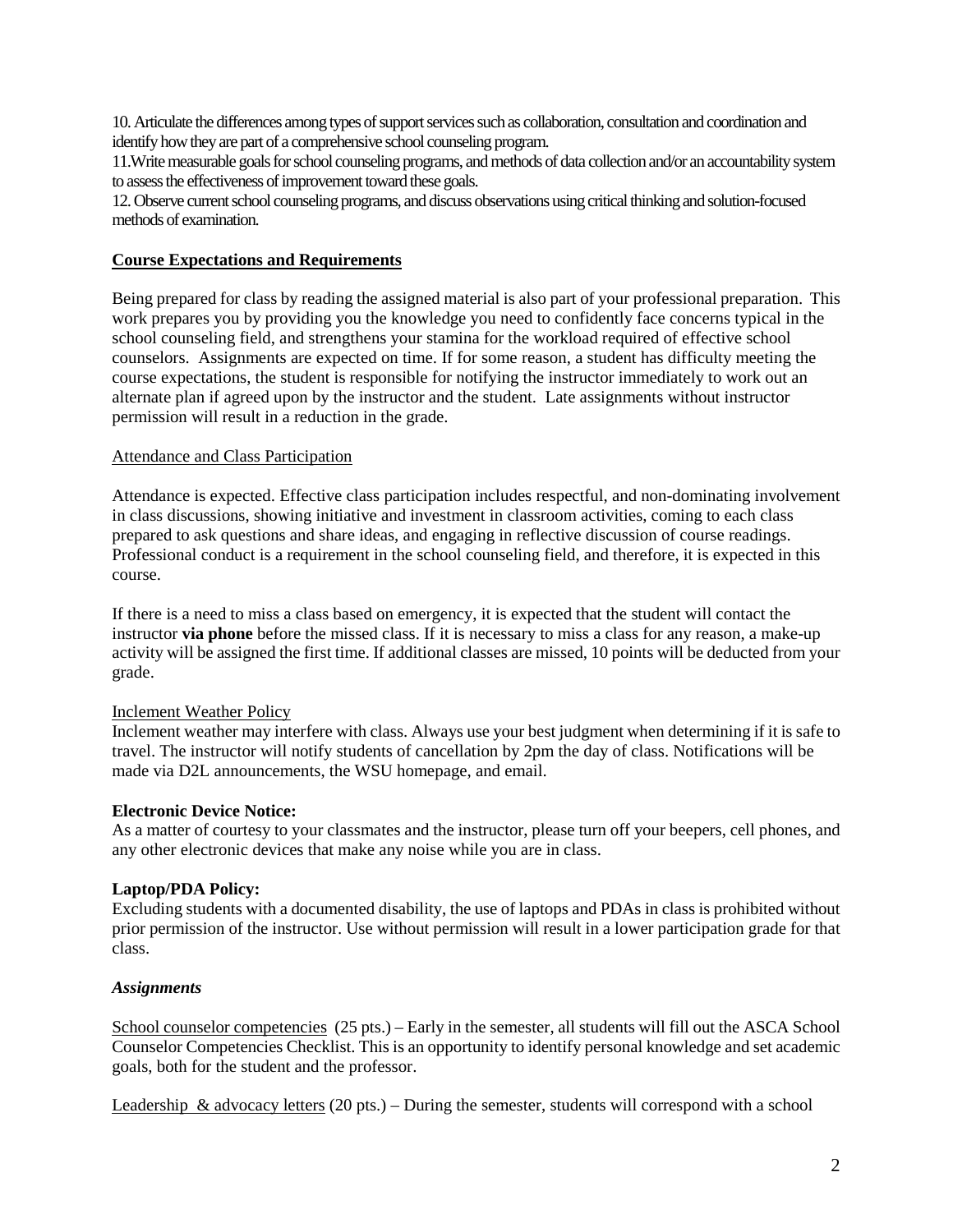counselor in a leadership position and a legislator. Students will learn how to locate and connect with school counseling leaders and legislators, identify the issues that these parties see as important, and begin to develop advocacy skills.

#### Reflective Learning Tasks (100 points each)

A Reflective Learning Task or RLT, is a process whereby students address issues/dynamics of school counseling by synthesizing past learnings and experiences, required and extended readings, instructional site experiences, professional interviews and class discussion. In other words, RLT's should be an integration of the experiences from the classroom, the school setting, current literature, peer discussion and YOU! Because each of you has had varied previous and outside experiences, RLT's will be very individualized and relevant to your personal and professional development as a school counselor-in-training. With that said, please remember that we can learn a lot from others in the classroom, so you are encouraged to seek *consultation* on the RLT's you turn in to me.

For those of you unfamiliar with RLT's, they do represent a shift from summarizing and regurgitating to higher-order conceptualizing. For each of the RLT's, you will be completing readings and directed tasks, sharing your work with the members of your team, and receiving feedback and support from university and field professionals. Initially the RLT process can feel ambiguous and challenging. Please embrace this growth process! Not only is this consistent with many of the issues facing school counselors, but also provides an opportunity to bring yourself to the process. Before, during and after completing an RLT, remember to ask yourself how this process relates to your professional development in the school counseling field.

## Reflective Learning Task 1 – Foundation & Management

*Literature review* Required: ASCA Chpt. 2 & TSC chpts. 3 & 7 Must use at least 4 additional resources

In a group of 2-4, you will develop a "foundation" for your dream school counseling program. Utilizing the ASCA Model template, students will identify their beliefs, develop a mission and vision statement and develop a SMART goal for each of the ASCA Model themes. In addition, you will develop an annual calendar of activities.

There will be one foundation paper turned in for the group. Each individual will turn in his/her own reflection paper. Your reflection should include, what was the process your group utilized in developing your paper? Were you an active or passive participant in the process? As a participant, do you agree with the outcome? What do you see as the strengths of your goals? What do you imagine will impede your goals?

# Reflective Learning Task 2 – Schools and School Counseling (Individual Project)

*Literature Review* Required: ASCA Ch 4; and TSC Ch 8, 12, 2-3, 6-7. Suggested: \*

#### *Interview a school counselor*

The topic for each interview is the role of the school counselor, and how the counselor is important to the development and learning of students. Before the interview, make a list of open-ended questions that allow you to gain each person's perspective on the school counselor.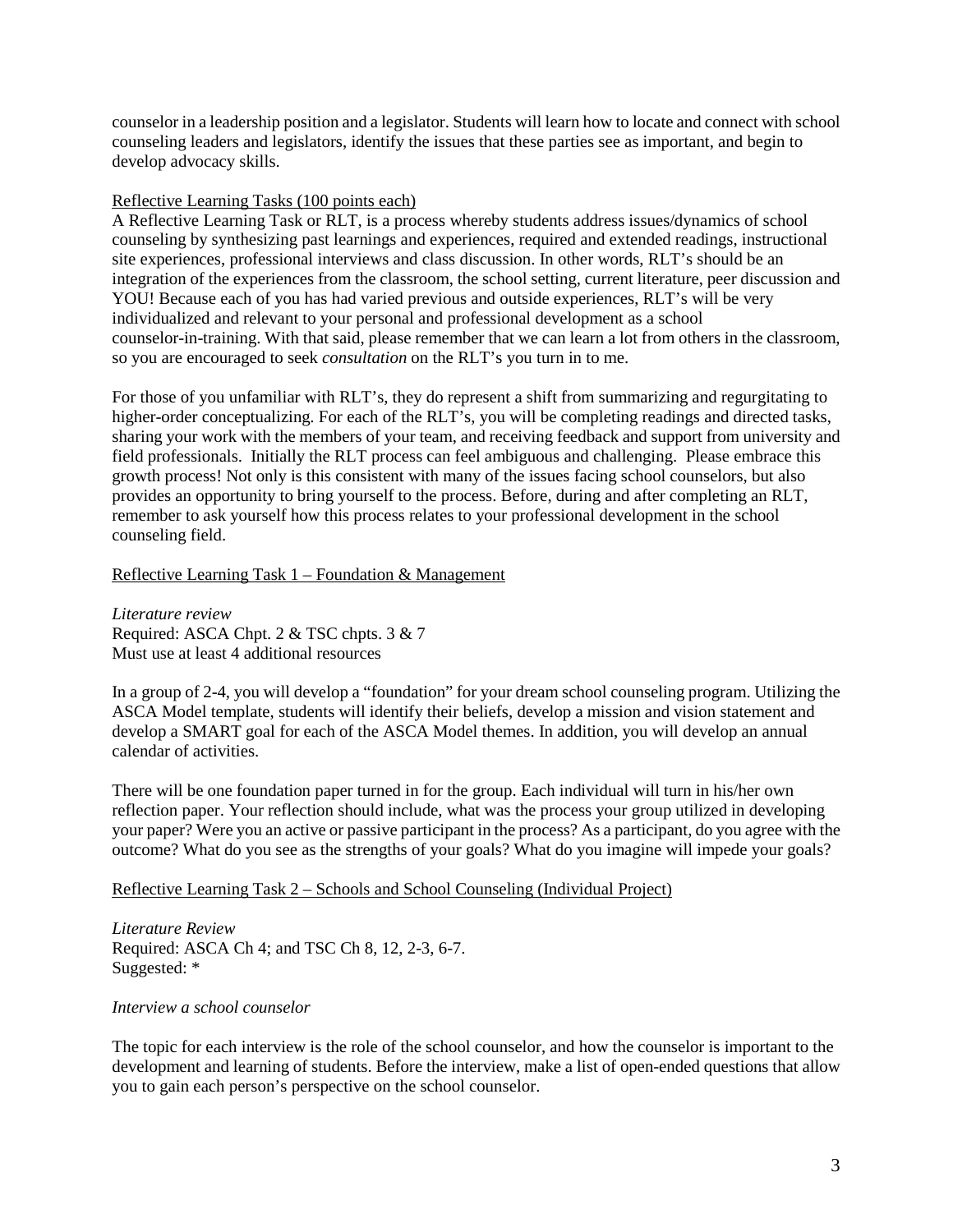Example Questions: (Remember that the purpose of this activity is for your own professional development—be sure to ask the questions that you want answered.)

- 1. What are the school's expectations regarding the role of the counselor?
- 2) How does the counselor spend his/her time?
- 3) What are the duties (or job description\*\*) of the school counselor?

4) What is the philosophy or mission statement\*\* of the school? How does the counselor contribute to that mission?

- 5) How is the school organized and administered?
- 6) How is the counselor evaluated\*\*?
- \*\*get a copy of these if available, as well as the school profile

## *Shadow/observe a School Counselor*

Individually schedule a period of at least 4 hours in which you can "shadow" a school counselor at the level you wish to work. In order to get an accurate perspective of the role of a school counselor, the counselor must be experienced (this cannot be their first year as a school counselor). Ideally this should be in a 4-hour chunk of time, but you may separate them if necessary. Observe the school setting, the counseling facilities, and the counselor's roles and functions. (Keeping a time log of the counselor and his or her duties during those 4 hours may be helpful to you.) Note both the strengths and concerns present in the school setting/system, and the counseling program. If you have not been a school teacher, it is highly recommended, though not required, for you to make arrangements to observe a teacher in a classroom for a period of time as well.

As part of your 4-hour shadow, you must participate in at least 3 of the following:

- Observe a classroom lesson:
- Observe a class meeting or group;
- Sit in on a department meeting;
- Sit in with a student meeting;
- Sit in on a parent meeting;
- Observe an ISP, IEP or 504 meeting;
- Observe the counselor consulting with a teacher or administrator;
- Interview the counseling/building secretary
- Join counselor in other duties such as lunch, bus, etc.
- Participate or observe the counselor role in testing

#### *Peer Dialogue*

Prior to your reflective response to the RLT, you will be given an opportunity in class to discussion your readings, observations, and interviews. During this time, note emerging themes, similarities and differences, and questions you have about this program or school counseling programs in general.

# *Reflective Response 2*

The Reflective Response is meant to help you engage in your own professional development. So, from your readings, observations and interviews, choose a theme about school counseling that emerged for you through these assigned tasks, and use that theme to identify: 1) essential learnings you acquired, and 2) a focus question (i.e., gap area) that will help you in future inquiry about that theme. Synthesize your learnings and question into a reflective response paper using APA style (6<sup>th</sup> edition). In addition, attempt to respond to your focus question by researching and reading *at least one additional article* from a professional journal about that theme (e.g., Professional School Counselor, Journal of School Counseling, The Counseling Psychologist, Career Development Quarterly, Journal of Counseling and Development, etc.).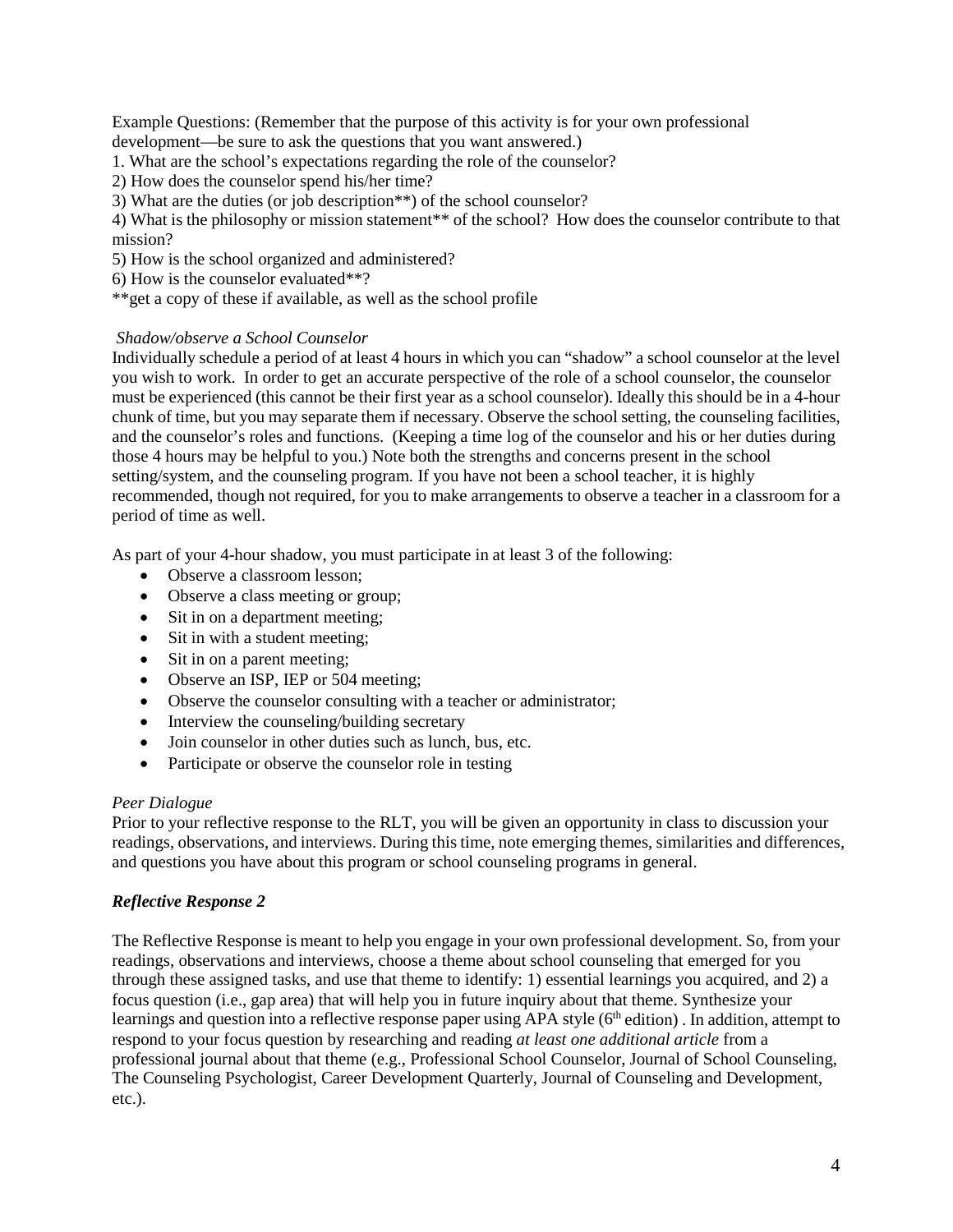In your reflective response paper, explain a) the significance of your question/theme and how it emerged, b) how your observations, experiences and interviews support, highlight or contrast with literature, classroom discussion and class activities, and c) how the tasks and learnings from the tasks for the RLT relate to your development as a counseling professional, the development of comprehensive school counseling programs, and student development as a whole. Make sure to identify any additional or unanswered questions that relate to your continued training on that theme.

# RLT 3 – student development

*Literature Review*

TSC- Ch 3; NCDA website; ASCA Ch 4 and p. 102-107

Review Child and Adolescent Development - Piaget's and Kohlberg's stages of development.

## *Developmental Observations*

Each member of your group needs to complete 1 hour of observation of students at a particular developmental level. As a group, you need to cover each level of schooling (at least one person observe elementary-aged students, one middle school-aged and one high school aged; if there are 4 in your group, you may choose to break up elementary into early [K-2] and middle elementary [3-6] or observe preschool-aged children as the fourth area). These observations can be done in schools and classrooms, recreational settings such as the mall, a basketball game, or a playground, daycare settings, after-school programs, etc.

## *Student interview*

With the written permission of a parent, each group member will interview a child age 8 or above. Be sure to focus specifically on their perspective of being a child. What is it like? What does it mean to "grow up"? What do adults do that are helpful? What do they wish that adults knew about being a person their age? The goal of this activity is to get the child's own theory of child development.

#### *Developmental Discovery*

Meet with your group members after observations and interviews have been completed and discuss the following (some class time will be reserved for this, but you may need to complete your discussions outside of class):

- 1) What are kids learning at each stage?
- 2) How do they think and reason?
- 3) How do they learn?
- 4) What are they interested in? Not interested in?
- 5) How long can they keep their attention to something?
- 6) How do the stages of development match what you experienced? How do they differ?

# *Reflection 3*

Looking at the learning components, and then the action components, was the outcome what you expected? What questions were answered for you and what questions came out of this experience? How did your perspective change? What were the "aha" moments of this exercise?

You will have the opportunity to present your RLT experience to the class in 10-15 minutes. You are encouraged to be creative and all group members participate in the process.

# **Grades**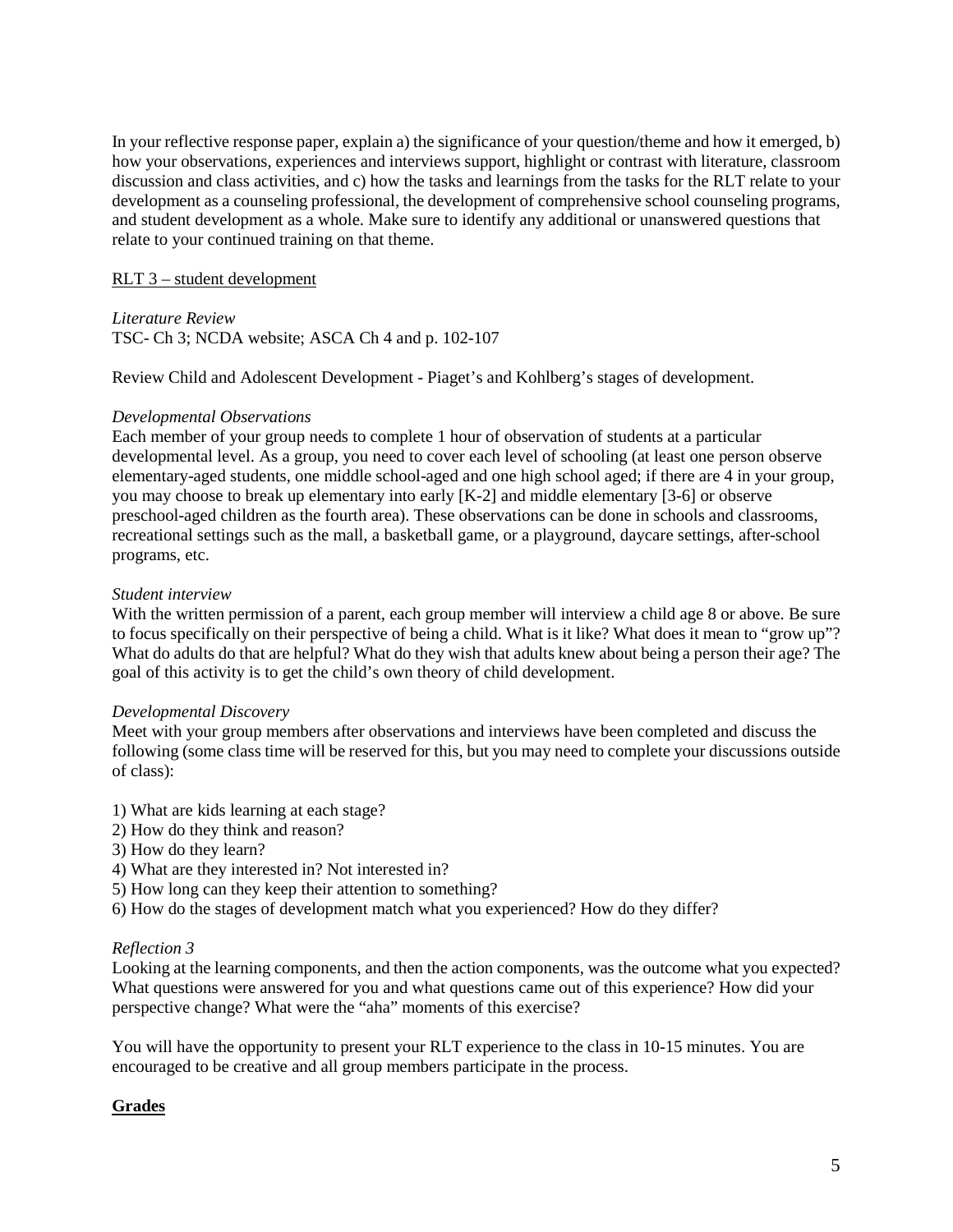All assignments/tests are graded on the below percentage & point system: *Course Requirement points* Attendance and Class Participation 75 points<br>
Counselor Competencies 25 points Counselor Competencies Letters 20 points<br>RLT 1 100 points RLT 1 100 points<br>RLT 2 100 points RLT 2 100 points<br>RLT 3 100 points  $100$  points *Percentage System Final points*

| $A = 90\%$ to 100%                                  | $420 - 378$ |
|-----------------------------------------------------|-------------|
| $B = 80\%$ to 89%                                   | 377 - 336   |
| Below 336 – Remediation plan to stay in CED program |             |

*Please see me if you have any questions about the course.*

| <b>DATE</b>               | <b>TOPICS/PRESENTATIONS</b>                          | <b>READINGS/ASSIGNMENTS</b>                                           |
|---------------------------|------------------------------------------------------|-----------------------------------------------------------------------|
| <b>August 28, 2014</b>    | Introduction & syllabus<br>Intro to ASCA Model       | School counselor competencies                                         |
| September 4, 2014         | Counseling theories in schools                       | <b>ASCA Chpt. 1</b><br>Stone & Dahir, Chpts. 1 & 2                    |
| <b>September 11, 2014</b> | Resiliency<br>Counselor roles                        | Stone & Dahir, Chpt. 3<br><b>ASCA Chpt. 2</b>                         |
| September 18, 2014        | Leadership<br>Collaboration                          | Stone & Dahir, Chpt. 4<br>ASC 3 & 4<br><b>Email MSCA board member</b> |
| September 25, 2014        | Email sharing<br>Presentations                       | Stone & Dahir, Chpt. 5<br>ASCA <sub>5</sub><br><b>RLT</b> 1 due       |
| <b>October 2, 2014</b>    | Advocacy/systemic change<br>Ethics                   | Stone & Dahir, Chpts. 6 & 7<br><b>Email legislator</b>                |
| <b>October 9, 2014</b>    | Email sharing<br><b>ASCA Model</b><br>Accountability | Stone & Dahir, 8 & 9                                                  |
| <b>October 16, 2014</b>   | Special needs<br>Safety                              | Stone & Dahir, 10 & 11                                                |
| <b>October 23, 2014</b>   | Counselor visits<br>"Speed counseling"               | Stone & Dahir, 12 & 13<br>Olweus chpt. 1                              |
| October 30, 2014          | Presentations of RLT 2<br>Anti-bullying information  | <b>RLT</b> 2 due<br>Olweus Chpt. 1                                    |

### **Course Schedule**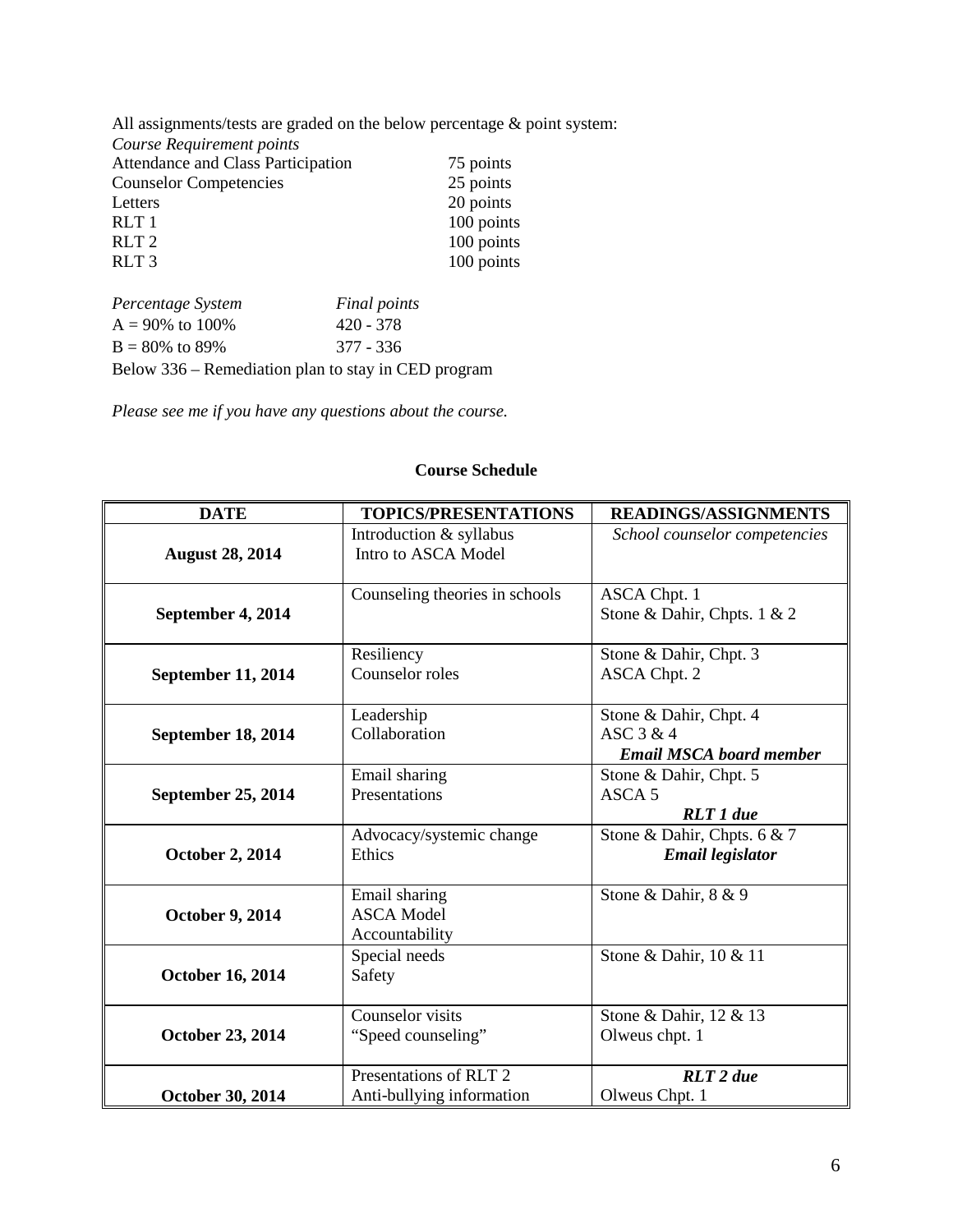|                          |                           | Crisis manual           |
|--------------------------|---------------------------|-------------------------|
| <b>November 6, 2014</b>  | Crisis response           |                         |
|                          | Suicide                   |                         |
|                          | Relevant issues in school | Assigned readings       |
| <b>November 13, 2014</b> | counseling                |                         |
|                          | Debate                    |                         |
|                          | Career & college ready    | Stone & Dahir, Chpt. 14 |
| <b>November 20, 2014</b> | <b>Portfolios</b>         | Ed Trust                |
|                          | <b>MACAC</b>              |                         |
|                          | Presentations on RLT 3    | Stone & Dahir, Chpt. 15 |
| December 4, 2014         | Evaluation                | $RLT$ 3 due             |
|                          |                           |                         |

COMMITMENT TO INCLUSIVE EXCELLENCE: WSU recognizes that our individual differences can deepen our understanding of one another and the world around us, rather than divide us. In this class, people of all ethnicities, genders, religions, ages, sexual orientations, disabilities, socioeconomic backgrounds, regions, and nationalities are strongly encouraged to share their rich array of perspectives and experiences. If you feel your differences may in some way isolate you from WSU's community or if you have a need of any specific accommodations, please speak with the instructor early in the semester about your concerns and what we can do together to help you become an active and engaged member of our class and community.

ACCOMMODATIONS: If you have a disability, which may require some modification of seating, testing or other course requirements, please feel free to discuss your needs with me so that appropriate arrangements may be made. Please see me after class or during my office hours. If you have questions about your rights as a student or would like support with accommodating your disability, Student Disability Services may be helpful. They can be contacted at: http://www.winona.edu/disabilityservices/

STUDENT GRIEVANCES: Procedures for filing student complaints are explained in Student Handbook. Student complaint procedures are available online at: http://www.winona.edu/sld/studentpolicy.asp

PLAGIARISM AND CHEATING: The collegiate policy on plagiarism and cheating is outlined in the Student Handbook. It is your responsibility to be aware of this policy. You can also find it online at: http://www.winona.edu/sld/studentpolicy.asp#ACADEMIC\_INTEGRITY\_POLICY

RESPECT FOR DIVERSITY: It is the intent of the instructor to present material and activities that are respectful of diversity: gender, sexuality, disability, age, socio-economic status, ethnicity (race, nation, or culture), race (physical characteristics transmitted by genes; body of people united by common history or nationality), and culture (beliefs, customs, arts, and institutions of a society). Any suggestions you have are welcomed. Support for issues of diversity can also be found: http://www.winona.edu/culturaldiversity/

SEXUALLY EXPLICIT MATERIAL POLICY: As a part of your course experience, we may discuss work with clients who have concerns about their sexuality or developmental issues regarding sexual orientation. Consistent with the professional ethical codes, you are expected to consider appropriate related interventions/support services and engage in class discussions in a professional manner regarding these matters. If there are sexually related issues you feel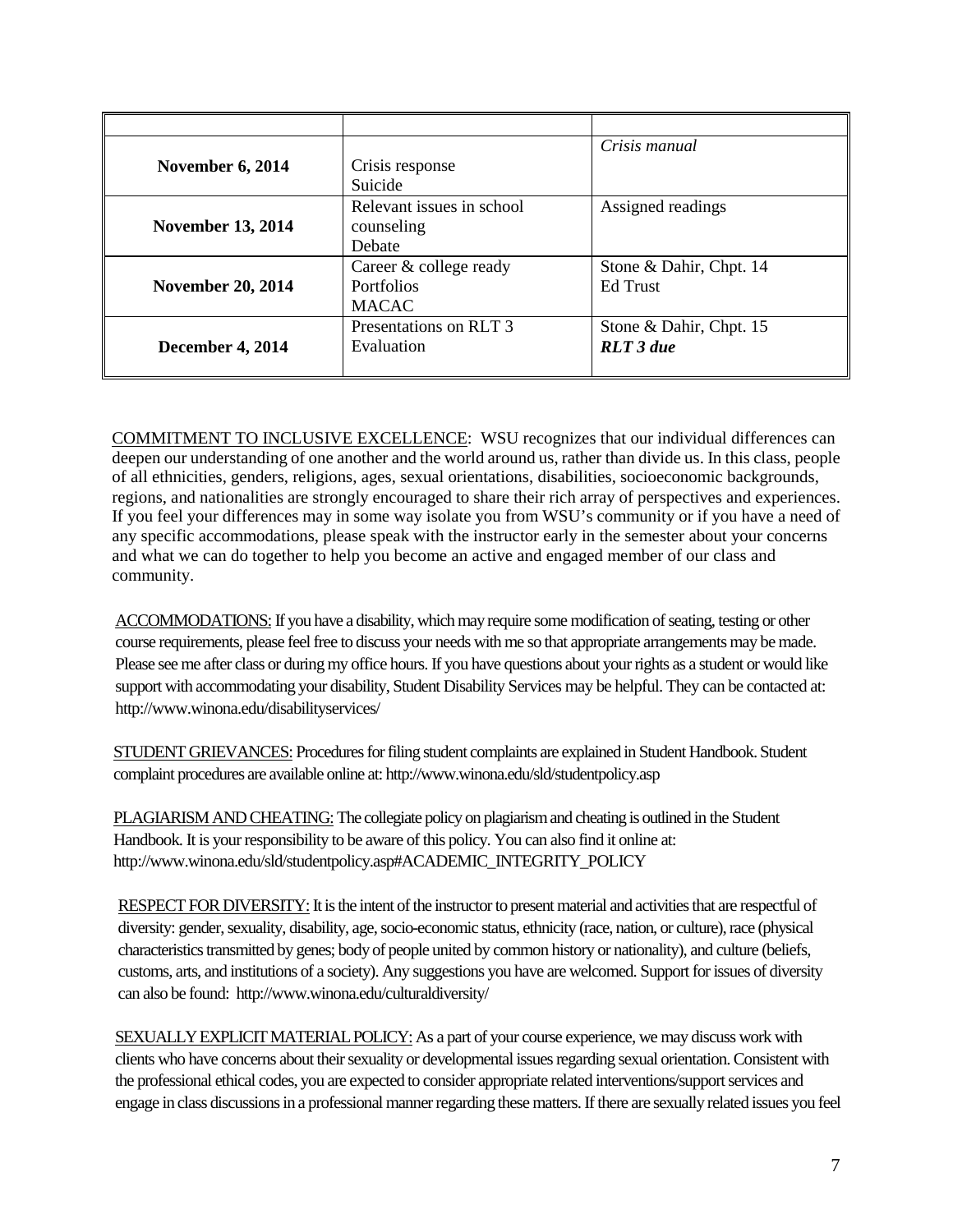that you could not discuss as a future counselor for personal reasons, you need to make those issues known to your instructor and/or advisor.

#### CACREP Standards

This course meets or works toward the following competencies for school counseling licensure. A. Knowledge

1. Knows history, philosophy, and trends in school counseling and educational systems.

2. Understands ethical and legal considerations specifically related to the practice of school counseling.

3. Knows roles, functions, settings, and professional identity of the school counselor in relation to the roles of other professional and support personnel in the school.

4. Knows professional organizations, preparation standards, and credentials that are relevant to the practice of school counseling.

5. Understands current models of school counseling programs (e.g., American School Counselor Association [ASCA] National Model) and their integral relationship to the total educational program.

#### B. Skills and Practices

1. Demonstrates the ability to apply and adhere to ethical and legal standards in school counseling.

2. Demonstrates the ability to articulate, model, and advocate for an appropriate school counselor identity and program.

#### C. Knowledge

1. Knows the theories and processes of effective counseling and wellness programs for individual students and groups of students.

2. Knows how to design, implement, manage, and evaluate programs to enhance the academic, career, and personal/social development of students.

#### D. Skills and Practices

1. Demonstrates self-awareness, sensitivity to others, and the skills needed to relate to diverse individuals, groups, and classrooms.

2. Provides individual and group counseling and classroom guidance to promote the academic, career, and personal/social development of students.

#### DIVERSITY AND ADVOCACY

#### E. Knowledge

1. Understands the cultural, ethical, economic, legal, and political issues surrounding diversity, equity, and excellence in terms of student learning.

2. Identifies community, environmental, and institutional opportunities that enhance—as well as barriers that impede—the academic, career, and personal/social development of students.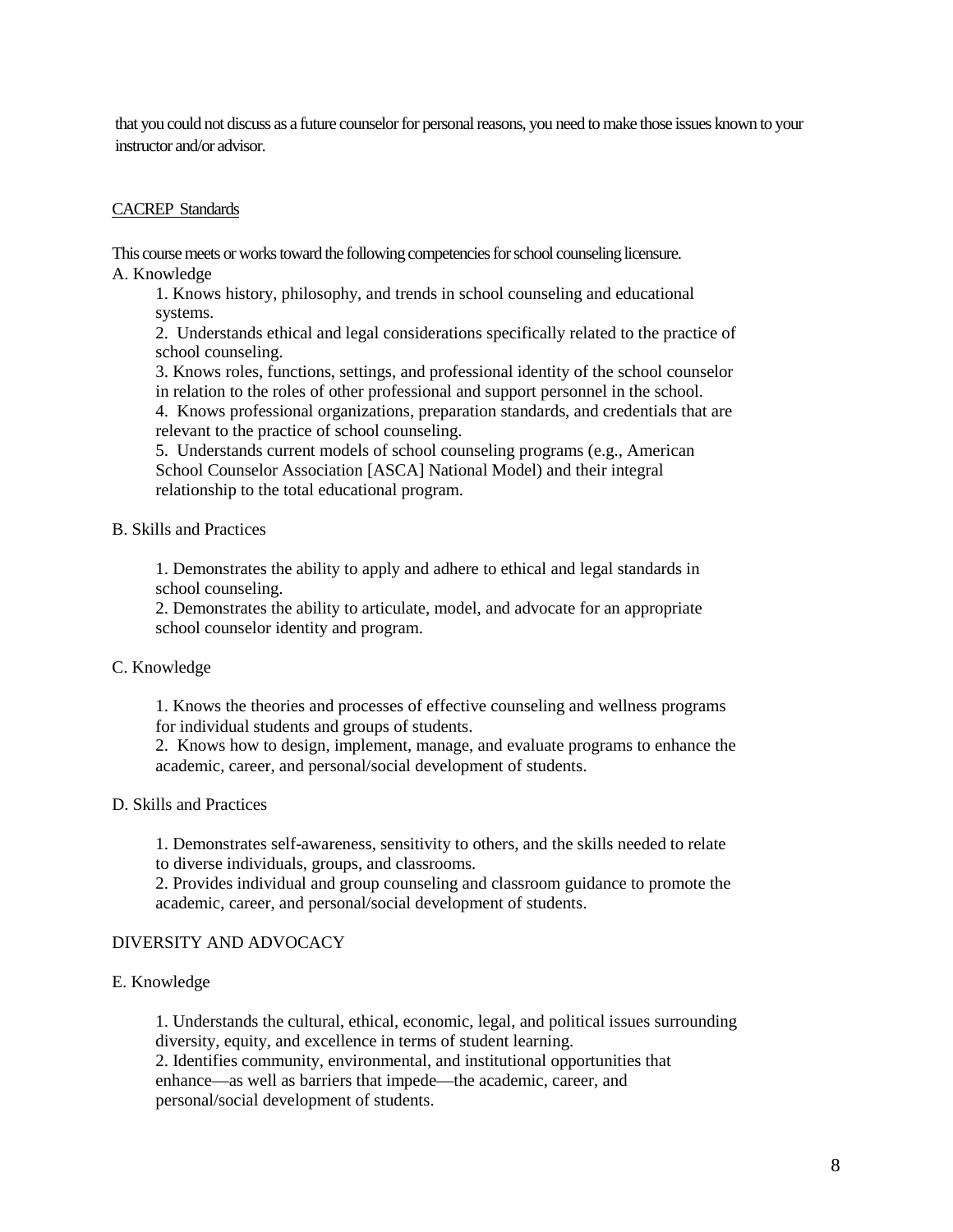3. Understands the ways in which educational policies, programs, and practices can be developed, adapted, and modified to be culturally congruent with the needs of students and their families.

4. Understands multicultural counseling issues, as well as the impact of ability levels, stereotyping, family, socioeconomic status, gender, and sexual identity, and their effects on student achievement.

### H. Skills and Practices

3. Analyzes assessment information in a manner that produces valid inferences when evaluating the needs of individual students and assessing the effectiveness of educational programs.

4. Makes appropriate referrals to school and/or community resources.

5. Assesses barriers that impede students' academic, career, and personal/social development.

## RESEARCH AND EVALUATION

#### I. Knowledge

1. Understands how to critically evaluate research relevant to the practice of school counseling.

2. Knows models of program evaluation for school counseling programs.

3. Knows basic strategies for evaluating counseling outcomes in school counseling

(e.g., behavioral observation, program evaluation).

4. Knows current methods of using data to inform decision making and accountability (e.g., school improvement plan, school report card).

#### J. Skills and Practices

2. Develops measurable outcomes for school counseling programs, activities, interventions, and experiences.

3. Analyzes and uses data to enhance school counseling programs.

# ACADEMIC DEVELOPMENT

#### K. Knowledge

1. Understands the relationship of the school counseling program to the academic mission of the school.

2. Understands the concepts, principles, strategies, programs, and practices designed to close the achievement gap, promote student academic success, and prevent students from dropping out of school.

3. Understands curriculum design, lesson plan development, classroom management strategies, and differentiated instructional strategies for teaching counseling- and guidance-related material.

# COLLABORATION AND CONSULTATION

#### M. Knowledge